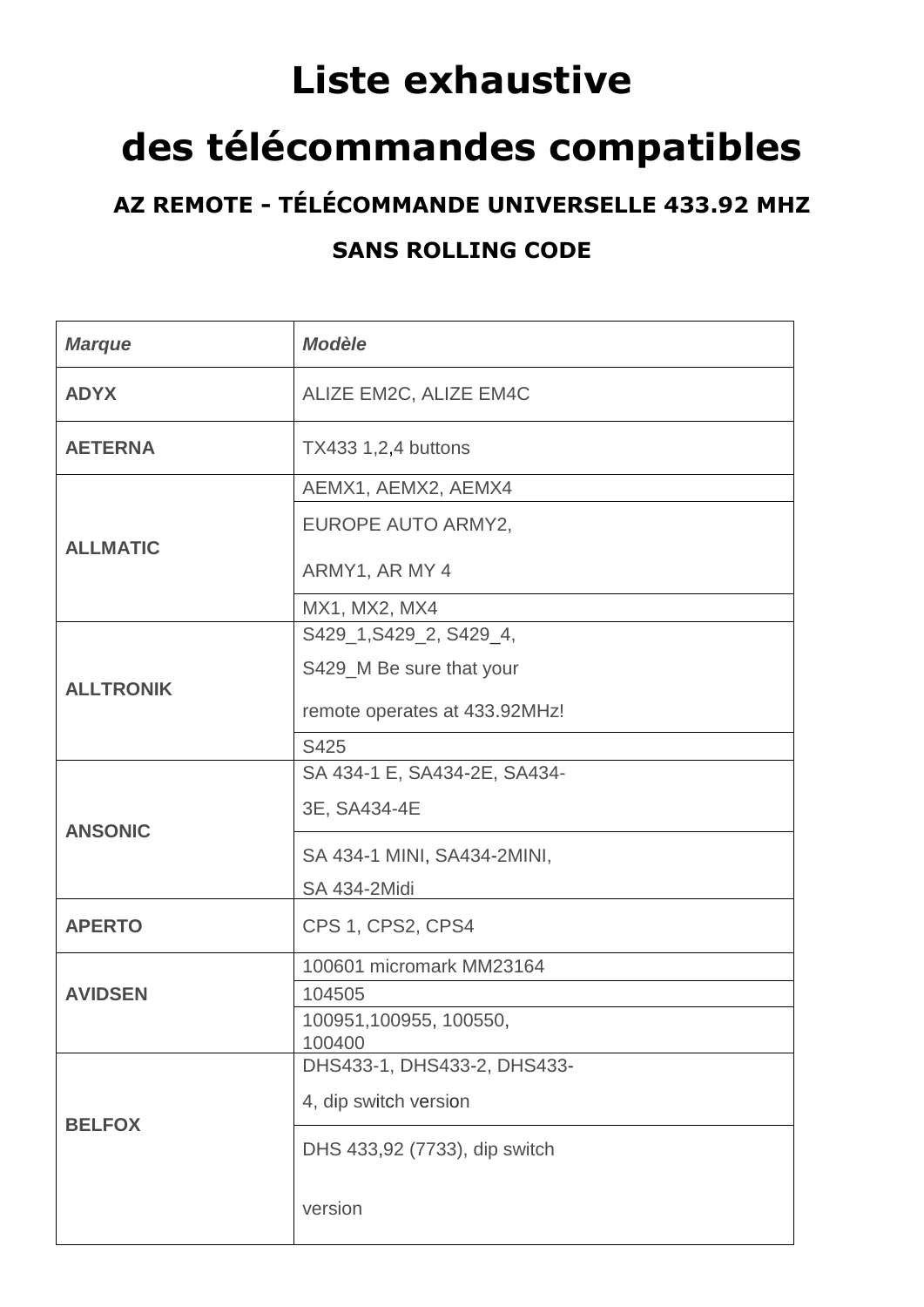|                       | LOT1W, LOT2W, LOT4W                 |
|-----------------------|-------------------------------------|
|                       | LOT2WMS                             |
| <b>BENINCA'</b>       | T2WK, T4WK                          |
|                       | LOTX1 W, LOTX2W, LOTX4W             |
|                       | TO.G02WP, TO.G04WP,                 |
|                       | TO.G02WK, TO.G04WK                  |
|                       | <b>BEZAP</b>                        |
| <b>BESIDE</b>         |                                     |
|                       | <b>HIT</b>                          |
|                       |                                     |
|                       | TE01, TE02 (TE01, TE02)             |
| <b>BFT</b>            |                                     |
|                       | <b>TE04 (TE04)</b>                  |
|                       | T432, T434, TOP432A,                |
| <b>CAME</b>           | TOP434A, TOP432, TOP432NA,          |
|                       | TOP434NA<br><b>TOP432M, TOP434M</b> |
|                       | <b>TAM432SA</b>                     |
|                       | <b>TOP432SA</b>                     |
|                       | TOP432NA                            |
|                       | TWIN2, TWIN4                        |
|                       |                                     |
| <b>CARDIN</b>         | S476 TX2, S476TX4                   |
|                       | Genius 433 2, Genius 433 3,         |
|                       |                                     |
| <b>CASA LI GENIUS</b> |                                     |
|                       | JA400 TM433, JA401 TM433            |
|                       | ERTS92B, ERTS92T                    |
|                       | ERTS200B, ERTS200Q                  |
| <b>CASIT</b>          | ERTS4760, ERTS476Q                  |
|                       | TXS1, TXS2, TXS3, TXS4,             |
|                       | TXS6 ERTS97B, ERTS97T               |
|                       |                                     |
| <b>CELINSA</b>        | S10 1, S10 2, SAW1, SAW2            |
|                       |                                     |
|                       |                                     |
| <b>CENTURION</b>      | CLASSIC, SMART, SMART2              |
|                       | TCP3, CPS, Jolly 4                  |
| <b>CPS</b>            | CPS 1 TCP3, CPS2 TCP3, CPS4         |
|                       | TCP3 EM1CV, EM2CV, EM4CV            |
|                       |                                     |
| <b>DASPI</b>          | Happy2, Pops2Â,                     |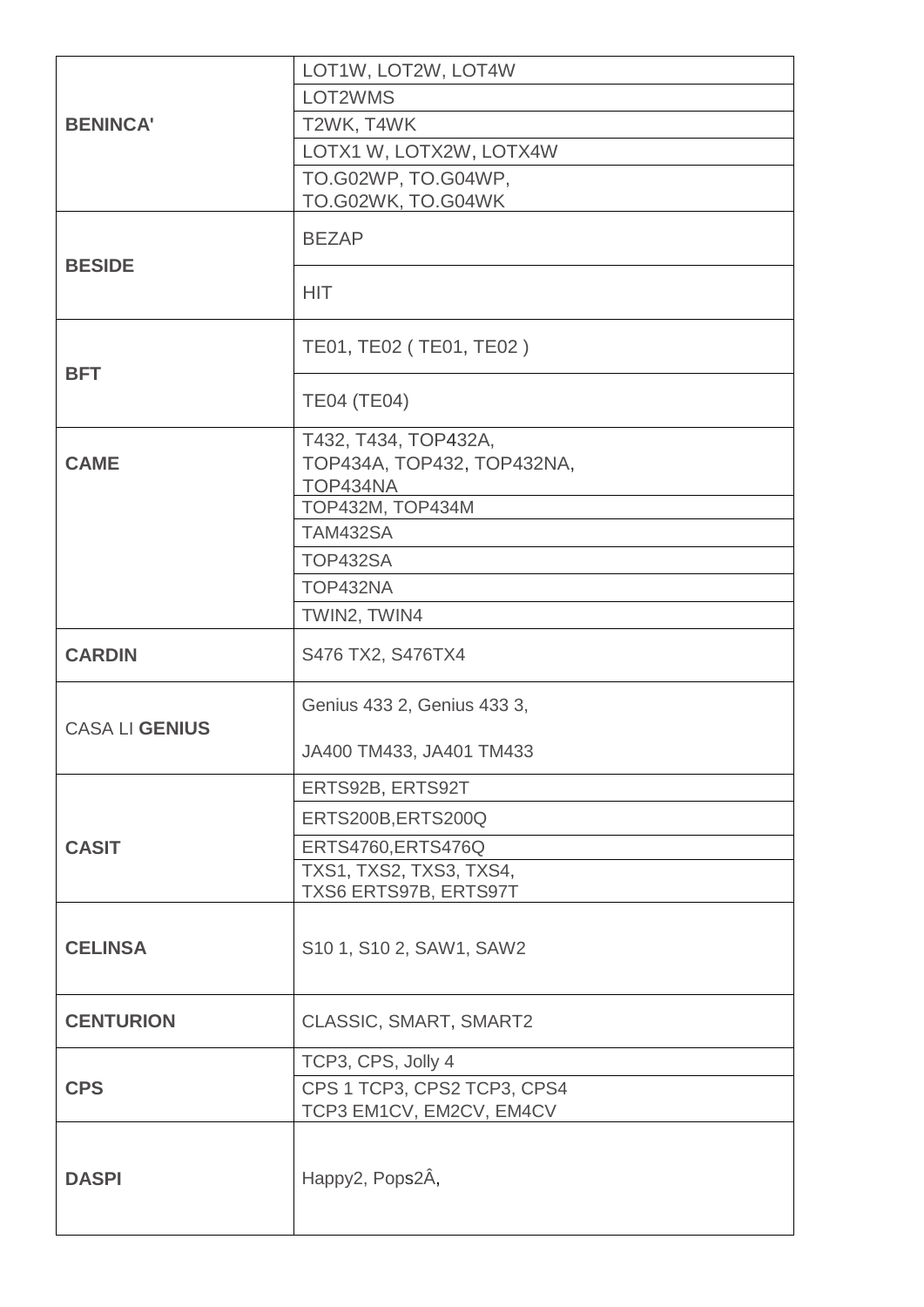| <b>DEA</b>               | 4331,4332,4334                                                   |
|--------------------------|------------------------------------------------------------------|
|                          | Genie                                                            |
|                          | Punto S <sub>2</sub>                                             |
|                          | Oea MIO T02, MIO T04                                             |
|                          | Mizard 433 1, Mizard 433 2                                       |
| <b>DELMA</b>             | King 433 2                                                       |
|                          | Style Copy 2CH (this is a code                                   |
|                          | duplicator)                                                      |
|                          | MAHS433 01, MAHS433 04                                           |
|                          | S10-433A1LOO, S10-433A4LOO,                                      |
| <b>DICKERT</b>           | S20-433A 1 LOO, S20-433A4LOO,                                    |
|                          | S20-433A 1000, S20-433A4000                                      |
|                          | S5-433-A2LOO, S5U-433-A2LOO<br>PANDIS, and it works with ail the |
| <b>DITEC</b>             | <b>DITEC</b> receivers.                                          |
|                          | BIX LS2, BIX LP2, BIX                                            |
|                          | MPSTF2E JAUNE, MPSTF4E,                                          |
| <b>DOITRAND FDOITRAN</b> | <b>HYPERPHONE</b>                                                |
|                          | <b>MPSTF2E GRISE</b>                                             |
|                          | TS2DE, TS4DE                                                     |
| <b>DOORMATIC</b>         | <b>SAW</b>                                                       |
|                          |                                                                  |
|                          | TSAW1, TSAW2, TSAW3,                                             |
|                          | TSAW4, 124 ELBER TSAW1,<br>TSAW2, TSAW3,                         |
|                          | TSAW4 RONDY TSAW1,                                               |
|                          | RONDY TSAW2, RONDY                                               |
| <b>DUCATI ALLDUCKS</b>   | TSAW3                                                            |
|                          | TPR10-A, TPR20-A RONDY                                           |
|                          | TPR10 A, RONDY TPR20 A                                           |
|                          | TE <sub>2</sub>                                                  |
|                          | HC6203, 6203: only blue, red                                     |
|                          | and transparent<br>501,502,504                                   |
|                          |                                                                  |
| <b>ELBE</b>              | 502a,504a                                                        |
|                          | 502,504                                                          |
|                          | IRIS, IRIS 9CH. Both colors red                                  |
| <b>ELCA</b>              | and blue<br>ASTER2                                               |
|                          | Aster 1000, Aster1 001. Colors:                                  |
|                          | black, blue, light Qrey                                          |
|                          | <b>GEMINI9CH</b>                                                 |
|                          | <b>VIRGO</b>                                                     |
|                          |                                                                  |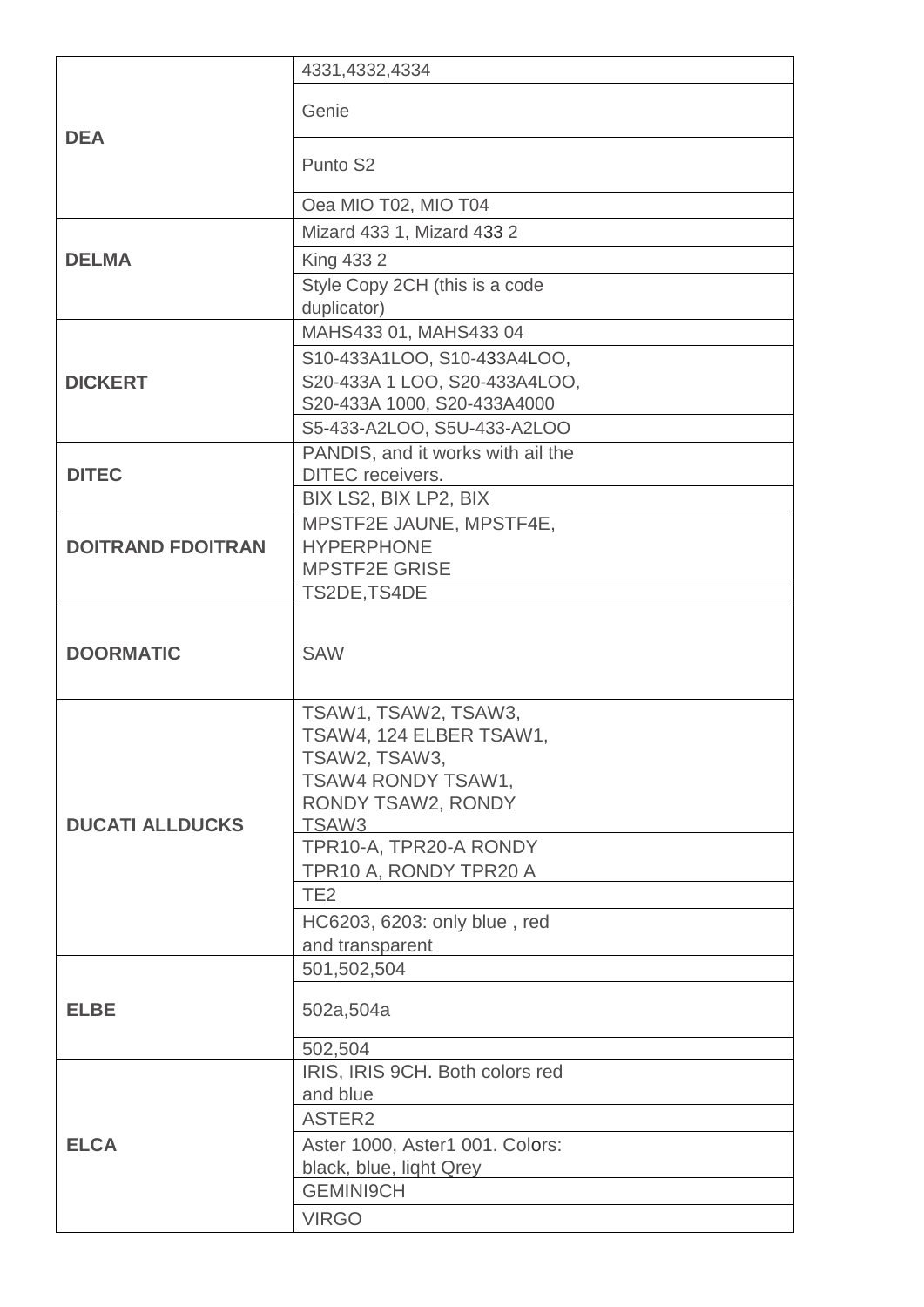| <b>ELVOX</b>      |                                                           |
|-------------------|-----------------------------------------------------------|
|                   | ET03, ET04                                                |
| <b>ERONE</b>      | SETDS39433E2,                                             |
|                   | SETDS39433E4                                              |
| <b>FAAC</b>       | TM1 433 OS, TM2 433 OS, TM3                               |
|                   | 433 OS                                                    |
|                   | TML2 433 SLP, TML4 433 SLP,<br>TML2-433-SLP, TML4-433-SLP |
|                   | 433 2M, Astro43_2m                                        |
| <b>FADINI BPT</b> | Astro433-2, Astro433-4,<br>Astro43-2, Astro43-4           |
| <b>FERPORT</b>    | Tac1, Tac2, Tac4, Tac1 k, Tac2k,                          |
|                   | T ac4k, T ac2kr                                           |
| <b>GIBIDI</b>     | Open TMB 433, OPEN TMQ<br>433, OPEN OUT 2, OPEN OUT<br>4  |
| <b>GULLIVER</b>   | MOW2E                                                     |
| <b>HAUss</b>      | Pocket 3750-1, Pocket 3750-2,                             |
|                   | Pocket 3750-4                                             |
| <b>HRC</b>        |                                                           |
| <b>JAY</b>        | UBEI x1 SL 1                                              |
|                   | <b>UBET 11, UBET 21, UBET 31,</b><br>UBET 41, UBET 61Â,   |
| <b>IUPPITER</b>   | RJW/1 E, RJW/2E, RJW/4E,<br><b>RJW/12E</b>                |
|                   | MOW/1 E, MOW/2E                                           |
|                   | <b>TMW</b>                                                |
|                   | TSAW2N, TSAW4N                                            |
| <b>LEB</b>        | TCP3Â, (this is a code                                    |
|                   | duplicator)<br><b>TRK4 Note: receiver should be</b>       |
|                   | configured to disable rolling                             |
|                   | check.                                                    |
|                   | TPW4                                                      |
| <b>LINCE</b>      | LR 2035                                                   |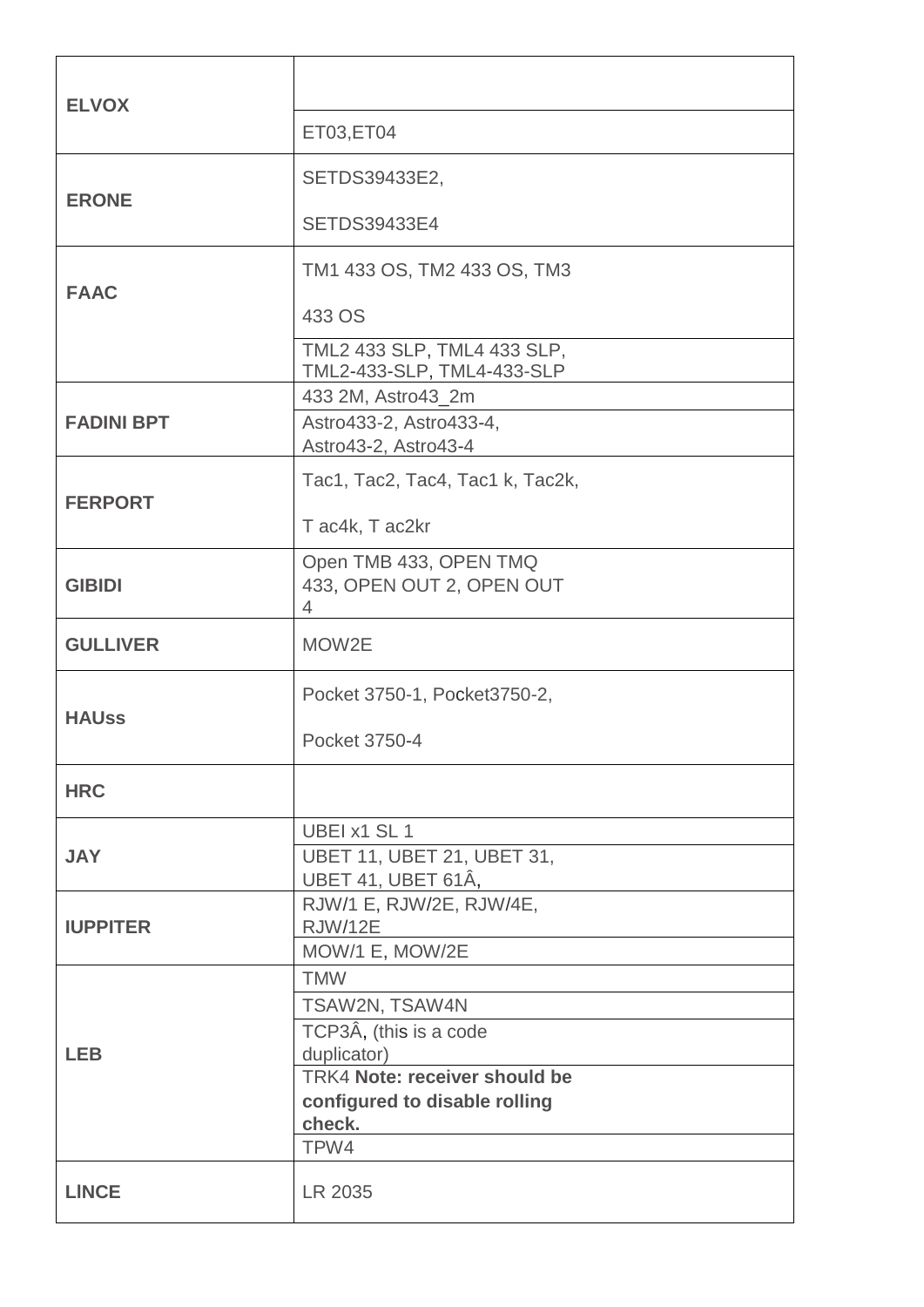| <b>MA SYSTEM</b>             | MA TX1, MA TX2, MA TX3           |
|------------------------------|----------------------------------|
| <b>MARANTEC</b>              | 0101                             |
|                              | 012                              |
|                              | 0212,0222,0232                   |
|                              | Digital 302, 0302                |
|                              | Digital 304, 0304                |
| <b>MEIÂfA"NER MEISSNE</b>    | LW433-1, LW433-2, LW433-4        |
| R                            | Pocket 3750 1,2,4                |
|                              | ARC2, ARC4                       |
| <b>MONSEIGNEUR</b>           | TOR 4003845, TOR 4003846,        |
|                              | TOR 400 3847 T1 SAW433,          |
|                              | T2SAW433, T4SAW433               |
| <b>MOTORLINE STATEUR</b>     | MX1, MX2, MX3, MX4, MX6          |
| <b>OP</b>                    | MX11, MX12, MX13                 |
|                              | CLIKSTAR2, CLICKSTAR4            |
| <b>MOTOSTAR</b>              | CLICK-4M, CLICKSTAR RE           |
|                              | 532, CLICKST AR RE 534           |
|                              | EASY S1, S2, S4                  |
| <b>NICE</b>                  | FL01, FL02, FL04                 |
|                              | <b>VERYVE</b>                    |
| <b>NOLOGO</b>                | <b>ECO OIP</b>                   |
| <b>OG</b>                    | OG62, OG64                       |
| <b>OPENOUT</b>               | TMQ 433 2, TMQ 433 4             |
| <b>PIAZZETTA</b>             | 4 buttons for wood/pellet heater |
| <b>PORTAMATIC</b>            | MPH01, MPH02                     |
| <b>POWERFIX Profi (Lidl)</b> | <b>RCB-A 3600R</b>               |
| <b>PROEM</b>                 | ER2C4ACM, ER4C4ACM               |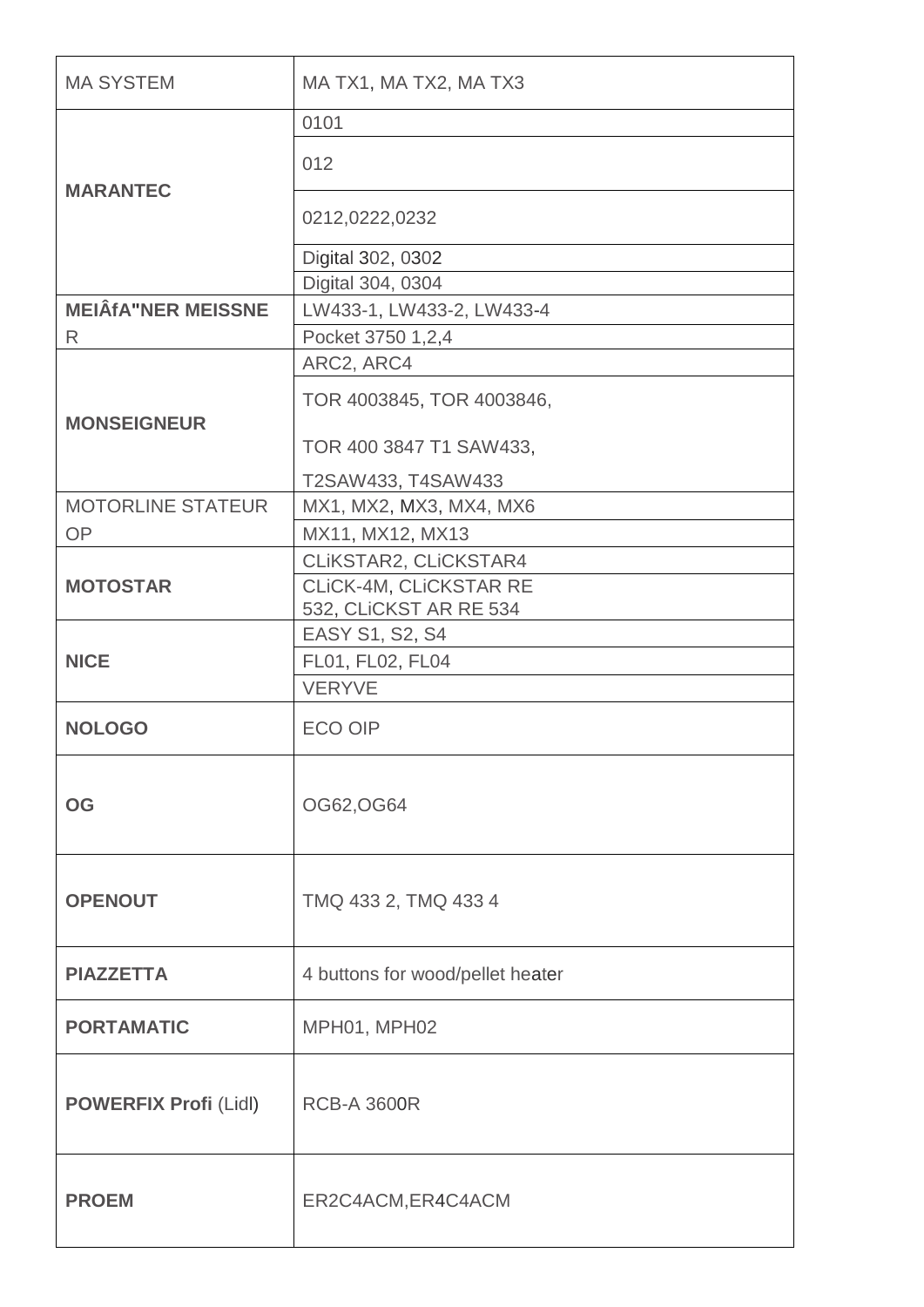| <b>PROGET</b>    | ETY 433N2, ETY 433N4                           |
|------------------|------------------------------------------------|
|                  | EM1433-N2                                      |
|                  | <b>TX433</b>                                   |
| <b>PROTECO</b>   | <b>EUROMATIC</b>                               |
|                  | <b>HIT</b>                                     |
| <b>QUASAR</b>    | 433 TANGO SLIM BLEU                            |
| <b>SEA</b>       | SMART433_TX2_0IP,                              |
|                  | SMART433 TX3 OIP SMART4                        |
|                  | 33_TX2_COPY,SMART433_TX                        |
|                  | 3_COPY Smart2 Dip Switch,<br>Smart3 Dip Switch |
|                  | TXS1, TXS2, TXS3, TXS4                         |
|                  | Behappy S1, Behappy S2,                        |
| <b>SEAV</b>      | <b>Behappy S3</b>                              |
|                  | Be Easy TX, Be Easy Murale2                    |
|                  | BeSmart S2, BeSmart S4                         |
|                  | BeFree S1                                      |
|                  | SVR <sub>2</sub> C                             |
|                  | SVR <sub>2</sub> C                             |
| <b>SECURVERA</b> | SVR <sub>4</sub> C                             |
|                  | SVR <sub>6</sub> C                             |
| <b>SEN DER</b>   |                                                |
| <b>SERAI</b>     | OG/52, OG/54, OG/82, OG/84                     |
|                  | OG/28, OG/48, OG/62, OG/64                     |
|                  | OG/02, OG/04                                   |
| <b>SICE</b>      | <b>TX4 CLACK Bigfoot</b>                       |
|                  | ER2C4ACM, ER4C4ACM,                            |
| <b>SIMINOR</b>   | ER2C4ACS, ER4C4ACS                             |
| <b>SMD</b>       | LW433-1, LW433-2, LW433-4:                     |